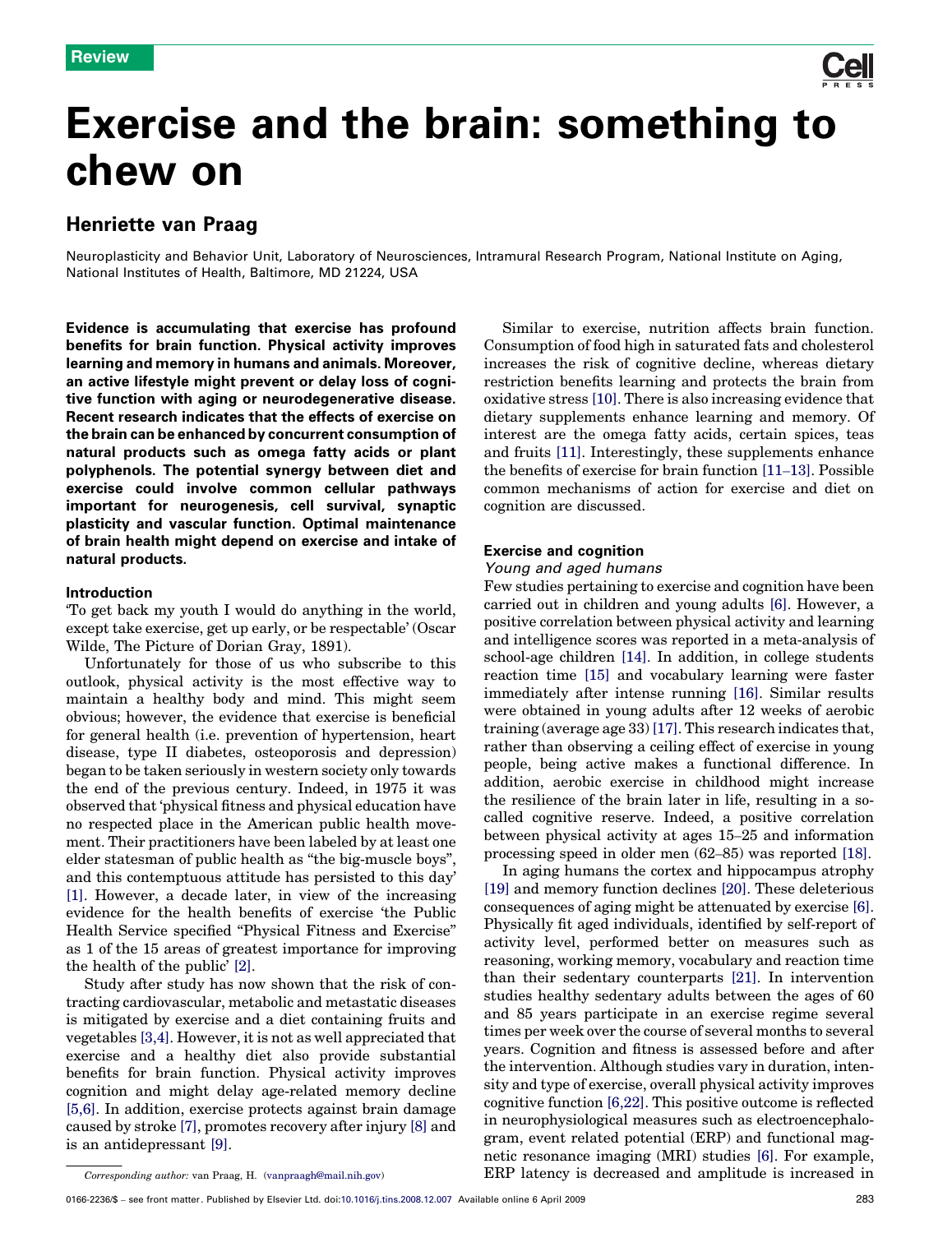aerobically fit individuals indicating improved neuronal conduction and cortical activation [\[23\].](#page-6-0) Moreover, MRI studies showed that prefrontal and temporal gray matter volume was increased in active elderly subjects as compared with sedentary controls [\[24\].](#page-6-0)

Objective measurements of aerobic fitness and exercise intensity, such as  $VO<sub>2</sub>$  max, would optimize research validity. In a recent intervention study in subjects with mild cognitive impairment all participants wore a pedometer during the 6 month study and recorded the number of steps per day [\[25\]](#page-6-0). Independent measures of activity are particularly important given the extrinsic and intrinsic sources of variance within the human population. Indeed, with the advent of the identification of Alzheimer's Disease (AD)-related genes, research has begun to focus on specific population groups. For example, Apoliprotein (ApoE)-e4 allele carriers are considered to be at increased risk for AD [\[26\]](#page-6-0). In recent years the benefits of exercise in ApoE- $\varepsilon$ 4positive subjects have been analyzed. Epidemiological studies showed that this particular subpopulation could benefit relatively more from maintaining an active lifestyle than non-carriers [\[27\]](#page-6-0). In older ApoE-e4-positive women aerobic fitness was positively correlated with better performance on auditory, visual and spatial learning tasks [\[28\]](#page-6-0). In another study a positive correlation between exercise, temporal cortex activation during a learning task and cognition was reported that was stronger in carriers than non-carriers of this gene [\[29\]](#page-6-0). However, in a 6 month intervention study there was an attenuated effect of exercise in ApoE-e4 carriers that showed symptoms of memory decline [\[25\]](#page-6-0). Further studies are needed to determine whether early intervention with an active lifestyle (combined with certain dietary supplements) might be particularly beneficial for this at-risk population.

#### Young and aged rodents

In recent years many exercise and cognition studies have been carried out in adult rodents. This research strongly supports the benefit of exercise for brain function and has provided insight into the underlying cellular mechanisms. Both voluntary and forced exercise paradigms enhanced spatial memory in Morris water maze, Y-maze, T-maze and radial arm maze tests [\[30\]](#page-6-0). Running also improved performance in hippocampus-dependent tasks that require limited movement, such as contextual fear conditioning, passive avoidance learning and novel object recognition [\[31,32\]](#page-6-0). Moreover, non-hippocampal dependent, anxietyrelated behavior, such as performance in the elevated plus maze [\[33\],](#page-6-0) benefits from voluntary and forced exercise. Interestingly, it remains to be determined whether voluntary and forced exercise is equivalent. Differences have been reported in the extent of behavioral and cellular effects even when activity parameters in both paradigms are closely matched [\[34\].](#page-6-0)

Similar to elderly humans, the ability to learn new tasks decreases with age in rodents. On the cellular level, the number of synaptic contacts, synaptic strength and plasticity are reduced in the hippocampus [\[35\]](#page-6-0) and cortex [\[36\]](#page-6-0). Recent research has shown that physical activity benefits spatial memory in aging rodents, even upon late-life onset. Housing aged C57Bl/6 male mice with a running wheel for one month improved their acquisition and retention of the water maze task [\[37\].](#page-6-0) Furthermore, treadmill training (15 min per day for 7 weeks) improved learning in the Morris water maze in aged rats [\[38\]](#page-6-0). Similar results were obtained in studies using transgenic mouse models for AD. Specifically, long-term exercise started 5 months before disease onset improved watermaze learning. In addition, running reduced the load of b-amyloid plaques in both hippocampus and cortex [\[39\]](#page-6-0). Moreover, short-term running (3 weeks), initiated after disease onset [\[40\]](#page-6-0), improved both working and reference memory in aged AD mutant mice. Thus, exercise is beneficial for cognition in normal rodents and in transgenic mouse models of dementia, even if started late in life or after the onset of disease symptoms.

#### Diet and cognition

In recent years there is increasing evidence that changes in diet can benefit cognition. The most rigorous alterations are intermittent fasting and caloric restriction. Research in animals has shown these regimens enhance learning, neurogenesis and neurotrophin levels. In humans limited calorie intake correlates with a reduced risk for AD [\[10\]](#page-5-0). However, dietary restriction regimens are difficult to maintain. In fact, the search for caloric restriction mimetics is a focus of intense research [\[41\]](#page-6-0). A variety of dietary supplements have been reported to be beneficial for learning in animals and humans. Positive effects on brain function have been reported for fish oil, teas, fruits, folate, spices and vitamins [\[11\]](#page-5-0). Particularly interesting are plantderived products such as grapes, blueberries, strawberries, tea and cocoa, which benefit memory in rodents [\[42\]](#page-6-0).

The importance of natural plant products for cognition has been underestimated, in part because the active ingredient(s) in the plant extracts remained unknown, limiting data interpretation. In the majority of studies the compounds under investigation are a mixture of ingredients in which the most potent factor is likely to be diluted. Indeed, animal studies were often performed in aged rodents or transgenic mouse models for neurodegenerative disease [\[43\]](#page-6-0) because compounds had minimal effects in normal young subjects [\[44\].](#page-6-0) However, it seems that plant polyphenols, which are the principal sources of flavanols, a subclass of phytochemicals known as flavonoids, might mediate the observed cognitive effects [\[42\].](#page-6-0) In cell culture, flavanols have neuroprotective, antioxidant and antiapoptotic properties [\[45\]](#page-6-0). In vivo, individual flavanols can enhance synaptic plasticity and learning [\[12,46\].](#page-5-0) The flavanol (-)epicatechin is of particular interest because this compound crosses the blood–brain barrier after ingestion in food or drink [\[12,42\].](#page-5-0) Consumption of this flavanol improved retention of spatial memory in the water maze, whereas the approved AD drug memantine did not [\[12\].](#page-5-0)

Interestingly, (-)epicatechin was especially effective in enhancing memory function and synaptic plasticity when combined with voluntary exercise [\[12\]](#page-5-0). Similar results were reported for the combination of fish oil and wheel running in rats. Omega-3 fatty acid consumption boosted the effect of exercise on spatial learning, synaptic plasticity and hippocampal brain-derived neurotrophic factor (BDNF) protein levels [\[13\]](#page-5-0). This research indicates that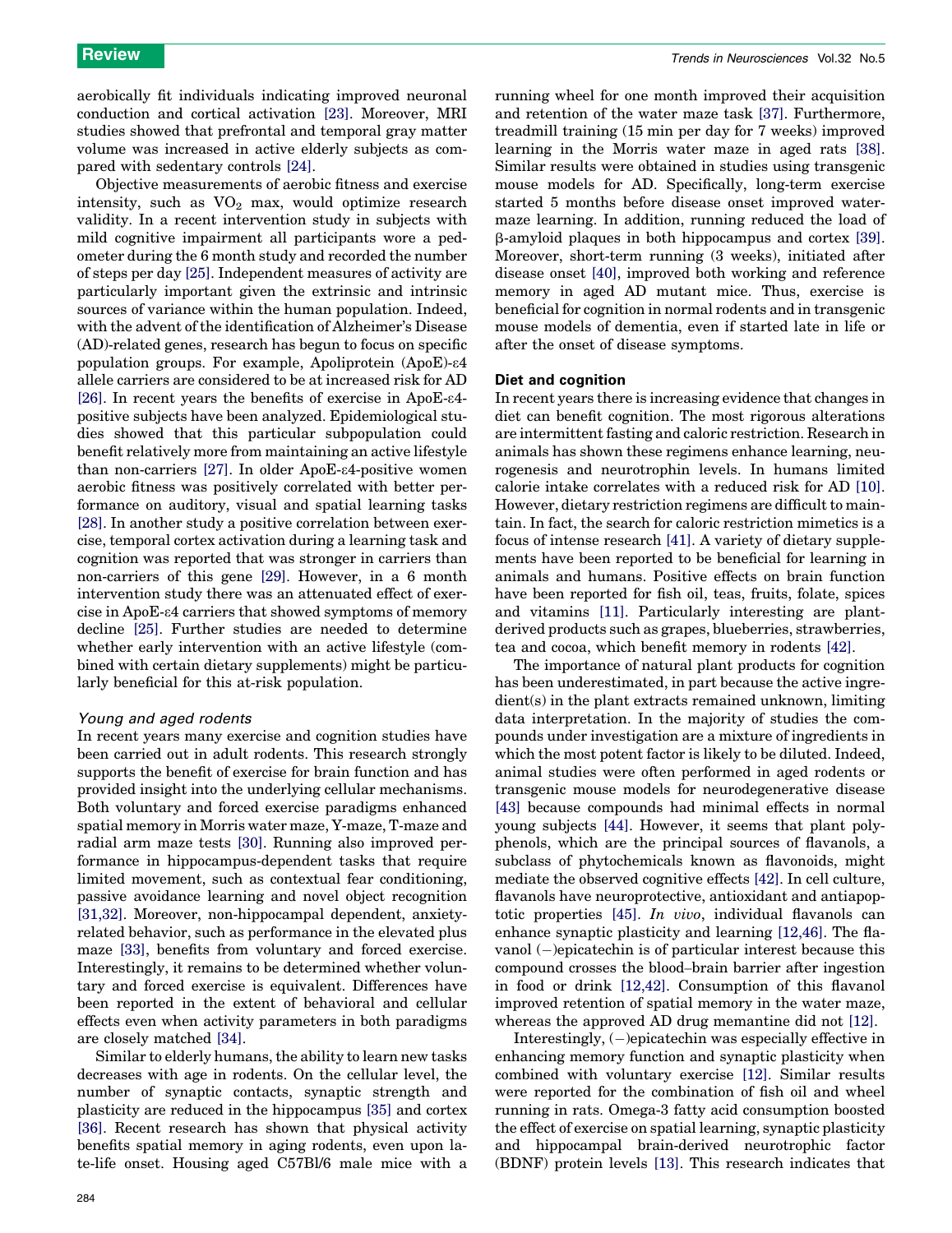effects of dietary supplementation and physical activity on brain function are synergistic.

# Mechanisms that mediate the effects of exercise and nutrition on the brain

Research pertaining to mechanisms underlying the effects of exercise on brain function has focused on changes in neurotransmitters, neurotrophins and vasculature [\[5\]](#page-5-0). Specific to the hippocampus, a brain area important for learning and memory, is the robust increase in new neurons with exercise [\[30\].](#page-6-0) The beneficial effects of running on cognition could be mediated, at least in part, by enhanced hippocampal neurogenesis [\[30,47\]](#page-6-0). Elucidation of effects of nutrition on the brain, by contrast, has concentrated on the antioxidant and neuroprotective aspects of various dietary supplements. More recent work, however, indicates that diet might exert direct effects on neuronal signaling [\[42\]](#page-6-0). The effects of diet and exercise could be additive and/or synergistic through activation of common intracellular pathways [\(Figure 1\)](#page-3-0).

#### Neurogenesis

The adult mammalian brain produces new neurons in the olfactory bulb and dentate gyrus of the hippocampus throughout life. Many extrinsic and intrinsic (epi)genetic factors can regulate the production of new neurons [\[48\]](#page-6-0). Increasing evidence indicates that this process has a role in learning and memory. Ablation of the new cells results in spatial memory deficits [\[49\]](#page-6-0). In addition, using markers for immediate early gene expression it has been shown that the new cells are preferentially activated during learning tasks [\[50\].](#page-6-0) Furthermore, an increase in neurogenesis is associated with improved cognition. The strongest neurogenic stimulus is exercise. Wheel running in rodents results in a 3–4-fold or even greater increase in the production and survival of new neurons in the dentate gyrus of the hippocampus [\[30\].](#page-6-0) The onset of the effect of running on cell genesis is rapid. Cell genesis peaks at three days. After 32 days of running the pro-proliferative effect has returned to baseline. Interestingly, the number of immature neurons continues to increase at this time-point [\[51\]](#page-6-0).

The robust effect of exercise on neurogenesis is maintained throughout life in rodents. In mice that exercised continuously from young to middle age, the normal agerelated decline in cell genesis was significantly less than in their sedentary counterparts [\[51\].](#page-6-0) Moreover, in mice that started wheel running in middle age [\[52\]](#page-6-0) or old age [\[37\]](#page-6-0), new neuron number was elevated. Furthermore, recent studies showed that physical activity can reverse pregnancy- [\[53\]](#page-6-0) and radiation-treatment-related [\[54\]](#page-6-0) decline in hippocampal neurogenesis. It should be noted however, that in certain transgenic mouse models for neurological disease the beneficial effect of physical activity on neurogenesis is equivocal [\[30\].](#page-6-0) Transgenic mice that express human presenilin-1 variants linked to early-onset familial AD [\[55\]](#page-6-0) and a mouse model for Huntington's disease [\[56\]](#page-6-0) do not show exercise induced neurogenesis. Therefore, the neurogenic and cognitive effects of physical activity should be evaluated carefully across the spectrum of neurological diseases.

Several studies have addressed the issue of whether dietary changes can enhance neurogenesis. Caloric restriction increases the production of new neurons [\[57\]](#page-6-0). Dietary folic acid deficiency decreases dentate gyrus cell proliferation [\[58\]](#page-6-0). Interestingly, systemic injection of the phytochemical curcumin enhances the new hippocampal cell survival by  $\sim$ 15% [\[59\].](#page-6-0) Other plant extracts, such as ginseng and the flavonoid containing gingko biloba might also improve neurogenesis [\[60](#page-6-0)–62]. It remains unclear which component(s) of these natural products affects neurogenesis. For example, the individual flavanol (-)epicatechin had no effect on new cell survival in the dentate gyrus [\[12\]](#page-5-0). Overall, neurogenic effects of dietary supplements are modest in comparison with exercise.

#### Synaptic plasticity

The structural changes associated with exercise are reflected in improvements in synaptic plasticity in rodents that run. Long-term potentiation (LTP) was enhanced in hippocampal tissue slices in the dentate gyrus of running versus sedentary mice [\[63\]](#page-6-0) and in vivo in rats that had been housed with a running wheel [\[64\]](#page-6-0) or given forced treadmill exercise [\[32\].](#page-6-0) This change in synaptic plasticity seems to be specific for the dentate gyrus, indicating that neurogenesis might be important[\[30\]](#page-6-0). Indeed, although the new cells are a small percentage of the granule cell layer, individual new neurons have a transient increase in LTP amplitude and a decreased induction threshold [\[65,66\]](#page-6-0). A proposed mechanism is increased expression of N-methyl-D-aspartic acid (NMDA) NR2B receptors in new neurons [\[66\].](#page-6-0) Thus, an exercise-induced 3–4-fold increase in highly plastic cells in the dentate gyrus might explain, in part, the profound effect of physical activity on memory function.

Effects of dietary changes on synaptic plasticity have also been investigated. Caloric restriction does not seem to change basal levels of LTP but does protect against aging- [\[67\]](#page-6-0) and injury-related [\[68\]](#page-6-0) decline in synaptic plasticity. In addition, several dietary supplements have been shown to influence LTP, albeit all under conditions of aging, drug treatment or injury. The flavanol gingko biloba enhanced synaptic plasticity in aged rats [\[69\]](#page-6-0). Ginseng reversed a reduction in LTP associated with chronic morphine treatment  $[70]$ . In addition, the green tea polyphenol  $(-)$ -epigallocatechin-3-gallate facilitated LTP in a mouse model for Down's syndrome [\[71\]](#page-7-0). The aforementioned studies all include mixtures of polyphenols, leaving the active ingredient unknown. The only study in which a single plant product induced LTP, the hippocampal tissue slices were pre-exposed to a weak tetanic stimulation [\[46\]](#page-6-0). Thus, the dietary effects on synaptic plasticity are modest. These mild beneficial effects could be additive or synergistic with those of exercise.

#### Spine density

The positive effects of physical activity extend to fine cell morphology. In particular, exercise affects the properties of dendritic spines, which are actin-rich protusions on the dendrites that contain excitatory synapses. Changes in spine size and quantity are associated with LTP induction and are considered to support changes in synaptic strength. In a recent study it was shown that running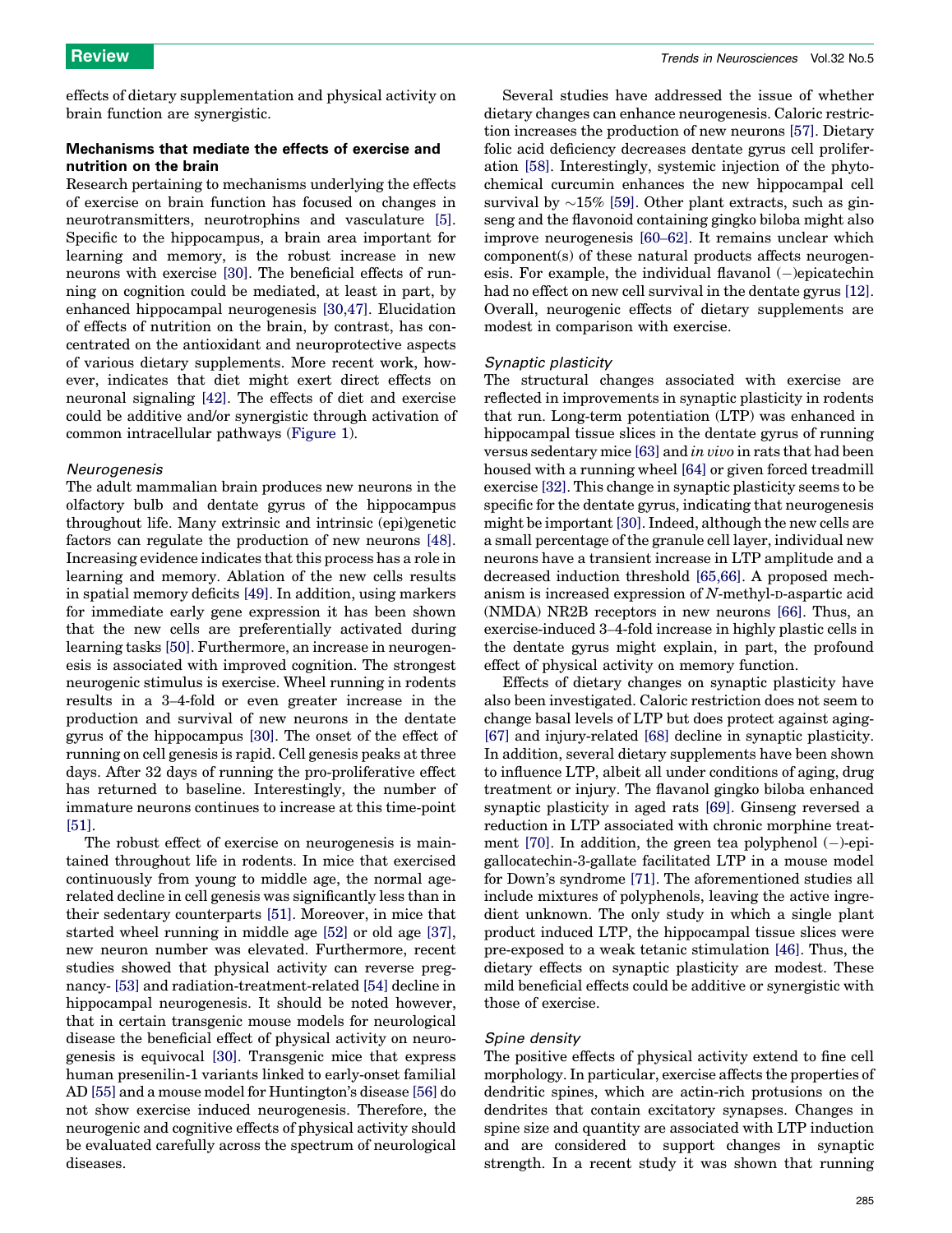<span id="page-3-0"></span>

Figure 1. Diet and exercise enhance synaptic plasticity and learning. (a) Exercise and probably diet enhance neurotransmitter and trophic factor levels. These factors directly enhance the function of mature neurons and stimulate the production of new neurons in the hippocampus. (b) Nutrition and exercise affect neuronal signaling pathways important for synaptic plasticity and cognitive function. BDNF and glutamate act at receptors that regulate calcium/calmodulin-dependent protein kinase II (CaMKII) and mitogen-activated protein kinase (MAPK)/extracellular signal-regulated kinase (ERK) systems. Flavanols might activate similar signaling pathways, raising the possibility that natural compounds have a selective neuronal receptor (? indicates a hypothetical receptor). BDNF also influences the phosphatidylinositol 3-kinase (PI3K)/ Akt and the FOXO subfamily of forkhead transcription factors, elevating expression of genes important for learning and memory. Running mouse image photo courtesy of Marc Lieberman.

enhanced spine density in the dentate gyrus, area CA1 and entorhinal cortex layer III [\[72\],](#page-7-0) extending previous work [\[73\]](#page-7-0). Physical activity also accelerates the maturation of dendritic spines in newborn neurons [\[74\].](#page-7-0)

The effects of plant products on neuronal morphology have mainly been studied in culture, in which research showed that plant polyphenols enhance neurite outgrowth [\[45\]](#page-6-0). Interestingly, in vivo the effect of dietary supplementation with the flavanols on neuronal morphology was very effective combined with running. Using DiI labeling it was shown that spine density was significantly increased in hippocampal granule cells. Upon microarray analysis of hippocampal tissue of mice that consumed this compound, expression of genes associated with neurite extension and synaptic plasticity was enhanced [\[12\].](#page-5-0)

# Angiogenesis and vascular growth factors

Exercise influences brain vasculature. In particular, physical activity increases the proliferation of brain endothelial cells and angiogenesis throughout the brain [\[5\]](#page-5-0). The growth factors insulin-like growth factor (IGF) and vascular endothelial growth factor (VEGF) have an important role in the angiogenic and neurogenic effects of exercise on the brain. Running enhances hippocampal IGF gene expression [\[75\]](#page-7-0) and increases serum levels of both IGF [\[75\]](#page-7-0) and VEGF [\[76\].](#page-7-0) These factors also play an important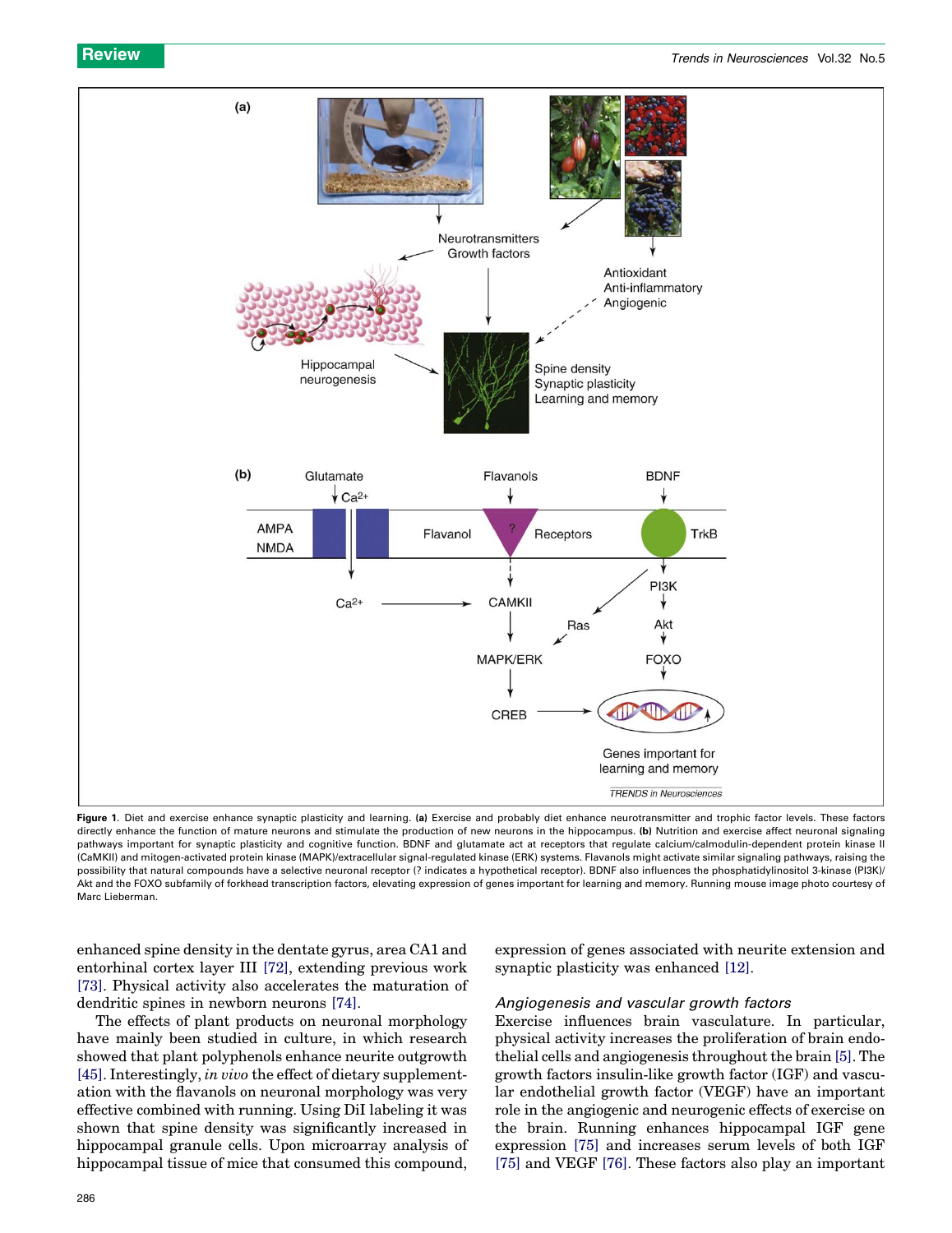part in hippocampal neurogenesis. Hippocampal gene transfer of VEGF [\[77\]](#page-7-0) and peripheral infusion of IGF-1 enhanced neurogenesis [\[78\].](#page-7-0) Blockade of peripheral VEGF and IGF-1 inhibited the increase in neurogenesis observed with running [\[76,79\]](#page-7-0).

Although vasculature and neurogenesis are closely associated [\[80\],](#page-7-0) it is unclear whether cell genesis requires angiogenesis. Using MRI imaging in mice and humans a correlation between exercise, dentate gyrus blood flow and neurogenesis was reported. It was suggested that changes in brain blood flow might be an indirect measure for neurogenesis in humans [\[17\]](#page-5-0). However, the MRI findings were not accompanied by histological evidence for runninginduced changes in vasculature in mice [\[17\]](#page-5-0). In contrast to the MRI study, in aged mice voluntary exercise did not affect angiogenesis but did enhance neurogenesis [\[37\]](#page-6-0). Moreover, in young mice limited running robustly increased the survival of newly generated cells with no change in angiogenesis [\[12\]](#page-5-0). These findings provide evidence for an uncoupling of neurogenesis and vascularization.

The effect of plant polyphenols on angiogenesis might be superior to exercise [\[12\].](#page-5-0) Human research shows that flavanols improve cardiovascular function and lower blood pressure [\[81\].](#page-7-0) In addition, imaging studies in humans drinking a flavanol-rich cocoa beverage showed enhanced cortical blood flow [\[82\].](#page-7-0) In mice flavanols enhanced hippocampal vascularization, especially in combination with exercise [\[12\]](#page-5-0). It is of interest that both flavanols [\[83\]](#page-7-0) and exercise [\[84\]](#page-7-0) increase endothelial nitric oxide synthesis. Altogether, these findings indicate that a diet rich in plant products might stave off vascular dementia, especially when combined with exercise [\[85\]](#page-7-0) (Figure 2).

#### Neurotransmitters and growth factors

There is large a body of research showing that physical activity can change the function of neurotransmitter

systems in the brain. Initial research into the central effects of exercise indicated that the 'joggers high' resulted from enhanced opioid function [\[86\]](#page-7-0). More recently, exercise has been found to upregulate genes related to synaptic plasticity. In particular, the glutamatergic system is enhanced [\[87\].](#page-7-0) Running increased both NR2A and NR2B subtypes of the NMDA receptor in the hippocampus [\[64,87\]](#page-6-0). In addition, in mice lacking the NMDA receptor e1 subunit (NR2A) the increase in neurogenesis and BDNF protein levels did not change with exercise [\[88\]](#page-7-0). Interestingly, the predominant effect of physical activity seems to be on NMDA-receptor-mediated glutamatergic transmission. It remains to be determined whether more subtle changes such as enhanced recruitment of AMPA receptors to the synapse occur with exercise.

Physical activity also activates the monoamine system [\[89\]](#page-7-0) and promotes recovery from depression [\[9\].](#page-5-0) Indeed, the antidepressant effect of exercise in humans has been shown to be just as potent as that of serotonergic medications [\[90\].](#page-7-0) Exercise increases tryptophan hydroxylase, which is the rate-limiting enzyme of serotonin biosynthesis in brainstem raphe neurons [\[89\].](#page-7-0) The dentate gyrus contains 5-hydroxytryptamine  $5-HT_{1A}$  receptors and receives serotonergic input from the raphe nucleus. Similar to exercise, serotonergic antidepressants such as fluoxetine [\[91\]](#page-7-0) can enhance cell genesis, whereas administration of the serotonin  $5-HT_{1A}$  receptor antagonists decreases cell proliferation in the dentate gyrus [\[92\].](#page-7-0) It has been suggested that enhanced neurogenesis might be a common underlying treatment mechanism between exercise and antidepressants. However, it should be noted that exercise has acute and robust neurogenic effects, whereas fluoxetine requires chronic administration and has variable effects on cell genesis [93–[95\].](#page-7-0)

The effects of running on neurotrophin gene expression and protein levels have also been investigated extensively



Figure 2. Exercise and diet have complementary and synergistic effects on brain function. The most profound effect of exercise is on hippocampal neurogenesis, whereas the strongest influence of a flavanol-rich diet might be on vascularization of the brain. (A,B) Bromodeoxyuridine (BrdU) labeling of new cells in the dentate gyrus of the hippocampus of C57BI/6 mice. In comparison with sedentary controls (A), running wheel exercise (B) enhances the number of new cells. (C,D) Dendritic spines labeled with Dil in mature hippocampal granule cells. Relative to controls (C), running and/or a flavanol-containing diet (D) increase neuronal spine density. (E,F) Tomato lectin staining visualized hippocampal blood vessels; the granule cell layer of the dentate gyrus is outlined in white in the panels. A flavanol-rich diet enhanced dentate gyrus vascularization, especially when combined with running (F), as compared with control mice (E). Abbreviations: CON, control group; EXP, experimental group. Panels A and B were reproduced from Ref. [\[103\]](#page-7-0). Panels C, D, E and F: Copyright 2007 by the Society for Neuroscience.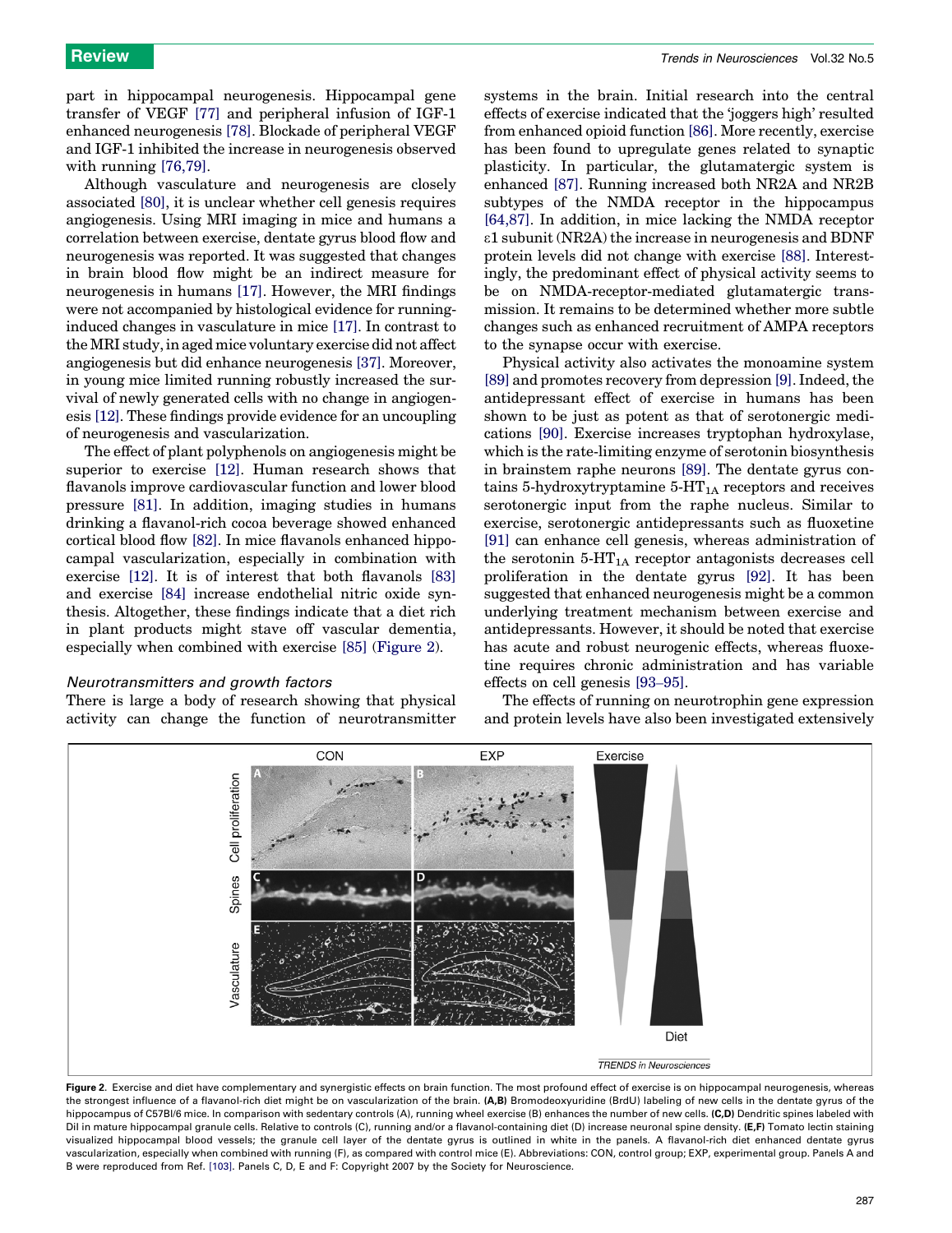<span id="page-5-0"></span>[5,96]. The neurotrophin BDNF is considered to be the most important factor upregulated by physical activity because it has an important role in synaptic plasticity, cell genesis, growth and survival [5]. Interestingly, there is a positive interaction between BDNF expression and serotonin. Serotonin receptor activation enhanced BDNF expression in hippocampal cells [\[97\],](#page-7-0) and BDNF treatment increased tryptophan hydroxylase expression in raphe nucleus neurons [\[98\]](#page-7-0). With exercise, levels of BDNF mRNA in the hippocampus increased rapidly and remained elevated for weeks. BDNF protein levels also increased with running [5]. Selective knockout of the tyrosine receptor kinase B (trkB) in hippocampal neural progenitor cells prevented the exercise-induced increase in neurogenesis [\[95\]](#page-7-0). Furthermore, intracerebral infusion of BDNF increased cell genesis in the dentate gyrus [\[99\],](#page-7-0) but not in the subventricular zone [\[100\],](#page-7-0) consistent with data showing that the neurogenic effect of exercise is limited to the hippocampus [\[101\].](#page-7-0)

The traditional view of natural products is that they are antioxidant and anti-inflammatory agents but do not directly affect central neuronal signaling. More recent work indicates otherwise [\[42\]](#page-6-0). For example, the flavanol fisetin was found to improve LTP through a CREB/ERK  $(cAMP$ -response-element-binding signal-regulated kinase) mechanism in acute tissue slices [\[46\]](#page-6-0). In vivo, supplementation with a blueberry diet enhanced spatial working memory in rats and increased hippocampal BDNF and CREB levels. Component analysis of the blueberry extract showed that, although the rats consumed more anthocyanins than flavanols, brain and plasma levels of flavanols were the highest. This indicates that flavanols might be directly involved in the observed effects [\[102\].](#page-7-0) Furthermore, the combination of fish oil and exercise elevated levels of hippocampal BDNF and its downstream effectors synapsin I and CREB, which are important for learning [13]. Ingestion of cocoa-derived flavanol (-)epicatechin increased expression of hippocampal genes important for synaptic plasticity, such as Notch and Cadherin. A different set of genes was altered with flavanol consumption and wheel running, such as SNAP-25 and Kif17. However, in both sedentary and exercise conditions expression of genes associated with learning was enhanced [12]. The interaction between exercise and natural products, together with evidence for common cellular signaling pathways, indicates that these compounds might have specific neural receptors, analogous to plant products such as opiates and cannabanoids. If such receptors exist it might open new avenues for treatment of neurodegenerative diseases ([Figure 1b](#page-3-0)).

#### Concluding remarks

Exercise is a quantifiable activity that improves cognition in young and aged animals and humans. The beneficial effects of exercise are likely to be mediated in part by hippocampal neurogenesis. Further investigation into the functional significance of neurogenesis, by designing behavioral tasks that are specific for the dentate gyrus, will help to determine the relative contribution of the new cells. The effects of exercise are enhanced by dietary supplements. However, the concept that nutrition has a direct influence on brain function is not well accepted. This is due, in part, to the large number of natural products that claim benefits for cognition, the lack of identification of specific active molecules and the limited number of intervention studies in humans. Future studies could focus on identifying the individual factor(s) in natural substances that are cognitive enhancers and select the most potent ones for further investigation. Of particular interest would be to investigate whether a selective receptor exists for such compounds. Finally, the common cellular mechanisms between diet and exercise remain to be defined. Even so, implementation can be immediate: 'All is foreseen, but freedom of choice is granted' (Rabbi Akiba, Perkei Avot, The Ethics of the Fathers, Chapter 3, Mishna 15).

#### Acknowledgements

This review was supported by the Intramural Research Program of the National Institutes of Health, National Institute on Aging [\(www.nia.nih.gov\)](http://www.nia.nih.gov/). I thank Mark Mattson for comments on the manuscript, David J. Creer for editorial assistance and K.C. Alexander for figure preparation.

#### **References**

- 1 Terris, M. (1975) Approaches to an epidemiology of health. Am. J. Public Health 65, 1037–1045
- 2 Powell, K.E. and Paffenbarger, R.S., Jr (1985) Workshop on epidemiologic and public health aspects of physical activity and exercise: a summary. Public Health Rep. 100, 118–126
- 3 Powell, K.E. and Blair, S.N. (1994) The public health burdens of sedentary living habits: theoretical but realistic estimates. Med. Sci. Sports Exerc. 26, 851–856
- 4 Steinmetz, K.A. and Potter, J.D. (1996) Vegetables, fruit, and cancer prevention: a review. J. Am. Diet. Assoc. 96, 1027–1039
- 5 Cotman, C.W. et al. (2007) Exercise builds brain health: key roles of growth factor cascades and inflammation. Trends Neurosci. 30, 464– 472
- 6 Hillman, C.H. et al. (2008) Be smart, exercise your heart: exercise effects on brain and cognition. Nat. Rev. Neurosci. 9, 58–65
- 7 Guo, M. et al. (2008) Preischemic induction of TNF- $\alpha$  by physical exercise reduces blood–brain barrier dysfunction in stroke. J. Cereb. Blood Flow Metab. 28, 1422–1430
- 8 Griesbach, G.S. et al. (2008) Voluntary exercise or amphetamine treatment, but not the combination, increases hippocampal brainderived neurotrophic factor and synapsin I following cortical contusion injury in rats. Neuroscience 154, 530–540
- 9 Lawlor, D.A. and Hopker, S.W. (2001) The effectiveness of exercise as an intervention in the management of depression: systematic review and meta-regression analysis of randomised controlled trials. BMJ 322, 763–767
- 10 Stranahan, A.M. and Mattson, M.P. (2008) Impact of energy intake and expenditure on neuronal plasticity. Neuromolecular Med. 10, 209–218
- 11 Gómez-Pinilla, F. (2008) Brain foods: the effects of nutrients on brain function. Nat. Rev. Neurosci. 9, 568–578
- 12 van Praag, H. et al. (2007) Plant-derived flavanol (-)epicatechin enhances angiogenesis and retention of spatial memory in mice. J. Neurosci. 27, 5869–5878
- 13 Wu, A. et al. (2008) Docosahexaenoic acid dietary supplementation enhances the effects of exercise on synaptic plasticity and cognition. Neuroscience 155, 751–759
- 14 Sibley, B.A. and Etnier, J.L. (2003) The relationship between physical activity and cognition in children: a meta-analysis. Pediatric Exercise Science. 15, 243–256
- 15 Hillman, C.H. et al. (2003) Acute cardiovascular exercise and executive control function. Int. J. Psychophysiol. 48, 307–314
- 16 Winter, B. et al. (2007) High impact running improves learning. Neurobiol. Learn. Mem. 87, 597–609
- 17 Pereira, A.C. et al. (2007) An in vivo correlate of exercise-induced neurogenesis in the adult dentate gyrus. Proc. Natl. Acad. Sci. U. S. A. 104, 5638–5643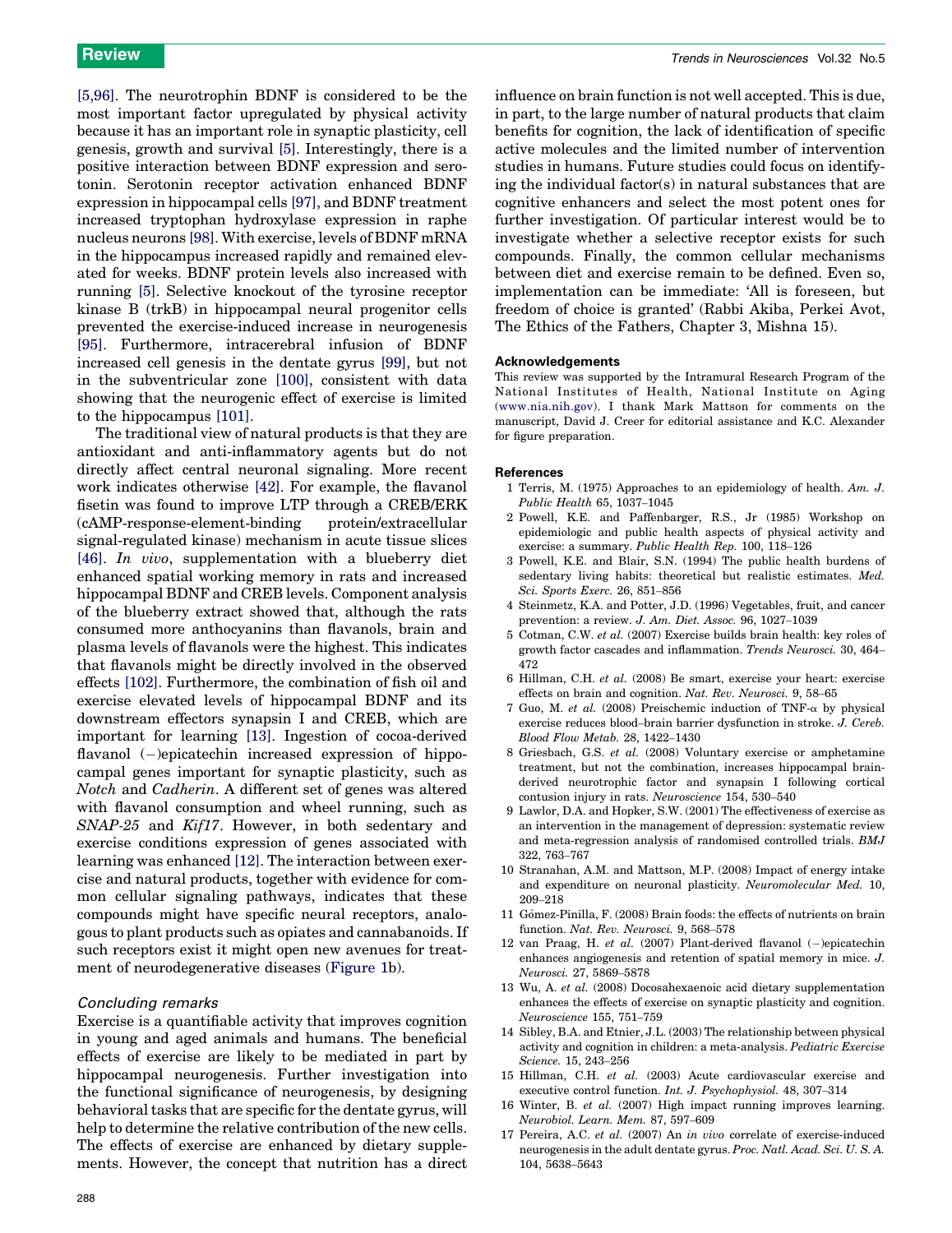- <span id="page-6-0"></span>18 Dik, M. et al. (2003) Early life physical activity and cognition at old age. J. Clin. Exp. Neuropsychol. 25, 643–653
- 19 Golomb, J. et al. (1996) Hippocampal formation size predicts declining memory performance in normal aging. Neurology 47, 810–813
- 20 Gazzaley, A. et al. (2008) Age-related top-down suppression deficit in the early stages of cortical visual memory processing. Proc. Natl. Acad. Sci. U. S. A. 105, 13122–13126
- 21 Yaffe, K. et al. (2001) A prospective study of physical activity and cognitive decline in elderly women: women who walk. Arch. Intern. Med. 161, 1703–1708
- 22 Kramer, A.F. et al. (1999) Ageing, fitness and neurocognitive function. Nature 400, 418–419
- 23 Hillman, C.H. et al. (2004) Physical activity and executive control: implications for increased cognitive health during older adulthood. Res. Q. Exerc. Sport 75, 176–185
- 24 Colcombe, S.J. et al. (2003) Aerobic fitness reduces brain tissue loss in aging humans. J. Gerontol. A Biol. Sci. Med. Sci. 58, 176–180
- 25 Lautenschlager, N.T. et al. (2008) Effect of physical activity on cognitive function in older adults at risk for Alzheimer Disease: a randomized trial. JAMA. 300, 1027–1037
- 26 Corder, E.H. et al. (1993) Gene dose of apolipoprotein E type 4 allele and the risk of Alzheimer's disease in late onset families. Science 261, 921–923
- 27 Schuit, A.J. et al. (2001) Physical activity and cognitive decline, the role of the apolipoprotein e4 allele. Med. Sci. Sports Exerc. 33, 772–777
- 28 Etnier, J.L. et al. (2007) Cognitive performance in older women relative to ApoE-epsilon4 genotype and aerobic fitness. Med. Sci. Sports Exerc. 39, 199–207
- 29 Deeny, S.P. et al. (2008) Exercise, APOE, and working memory: MEG and behavioral evidence for benefit of exercise in epsilon4 carriers. Biol. Psychol. 78, 179–187
- 30 van Praag, H. (2008) Neurogenesis and exercise: past and future directions. Neuromolecular Med. 10, 128–140
- 31 Liu, Y.F. et al. (2008) Upregulation of hippocampal TrkB and synaptotagmin is involved in treadmill exercise-enhanced aversive memory in mice. Neurobiol. Learn. Mem. 90, 81–89
- 32 O'Callaghan, R.M. et al. (2007) The effects of forced exercise on hippocampal plasticity in the rat: A comparison of LTP, spatialand non-spatial learning. Behav. Brain Res. 176, 362–366
- 33 Greenwood, B.N. et al. (2003) Freewheel running prevents learned helplessness/behavioral depression: role of dorsal raphe serotonergic neurons. J. Neurosci. 23, 2889–2898
- 34 Leasure, J.L. and Jones, M. (2008) Forced and voluntary exercise differentially affect brain and behavior. Neuroscience 156, 456–465
- 35 Barnes, C.A. (1994) Normal aging: regionally specific changes in hippocampal synaptic transmission. Trends Neurosci. 17, 13–18
- 36 Chen, K.S. et al. (1995) Synaptic loss in cognitively impaired aged rats is ameliorated by chronic human growth factor infusion. Neuroscience 68, 19–27
- 37 van Praag, H. et al. (2005) Exercise enhances learning and hippocampal neurogenesis in aged mice. J. Neurosci. 25, 8680–8685
- 38 Albeck, D.S. et al. (2006) Mild forced treadmill exercise enhances spatial learning in the aged rat. Behav. Brain Res. 168, 345–348
- 39 Adlard, P.A. et al. (2005) Voluntary exercise decreases amyloid load in a transgenic model of Alzheimer's disease. J. Neurosci. 25, 4217–4221
- 40 Nichol, K.E. et al. (2007) Three weeks of running wheel exposure improves cognitive performance in the aged Tg2576 mouse. Behav. Brain Res. 184, 124–132
- 41 Chen, D. and Guarente, L. (2007) SIR2: a potential target for calorie restriction mimetics. Trends Mol. Med. 13, 64–71
- 42 Spencer, J.P. (2008) Food for thought: the role of dietary flavonoids in enhancing human memory, learning and neuro-cognitive performance. Proc. Nutr. Soc. 67, 238–252
- 43 Joseph, J.A. et al. (1999) Reversals of age-related declines in neuronal signal transduction, cognitive, and motor behavioral deficits with blueberry, spinach, or strawberry dietary supplementation. J. Neurosci. 19, 8114–8121
- 44 Hartman, R.E. et al. (2006) Pomegranate juice decreases amyloid load and improves behavior in a mouse model of Alzheimer's disease. Neurobiol. Dis. 24, 506–515
- 45 Reznichenko, L. *et al.* (2005) Green tea polyphenol  $(-)$ epigallocatechin-3-gallate induces neurorescue of long-term serum-

deprived PC12 cells and promotes neurite outgrowth. J. Neurochem. 93, 1157–1167

- 46 Maher, P. et al. (2006) Flavonoid fisetin promotes ERK-dependent long-term potentiation and enhances memory. Proc. Natl. Acad. Sci. U. S. A. 103, 16568–16573
- 47 Clark, P.J. et al. (2008) Intact neurogenesis is required for benefits of exercise on spatial memory but not motor performance or contextual fear conditioning in C57BL/6J mice. Neuroscience 155, 1048–1058
- 48 Taupin, P. (2006) Neurogenesis in the adult central nervous system. C. R. Biol. 329, 465–475
- 49 Imayoshi, I. et al. (2008) Roles of continuous neurogenesis in the structural and functional integrity of the adult forebrain. Nat. Neurosci. 11, 1153–1161
- 50 Kee, N. (2007) Preferential incorporation of adult-generated granule cells into spatial memory networks in the dentate gyrus. Nat. Neurosci. 10, 355–362
- 51 Kronenberg, G. et al. (2006) Physical exercise prevents age-related decline in precursor cell activity in the mouse dentate gyrus. Neurobiol. Aging 27, 1505–1513
- 52 Wu, C.W. et al. (2008) Exercise enhances the proliferation of neural stem cells and neurite growth and survival of neuronal progenitor cells in dentate gyrus of middle-aged mice. J. Appl. Physiol. 105, 1585– 1594
- 53 Rolls, A. et al. (2008) Decrease in hippocampal neurogenesis during pregnancy: a link to immunity. Mol. Psychiatry 13, 468–469
- 54 Naylor, A.S. et al. (2008) Voluntary running rescues adult hippocampal neurogenesis after irradiation of the young mouse brain. Proc. Natl. Acad. Sci. U. S. A. 105, 14632–14637
- 55 Choi, S.H. et al. (2008) Non-cell-autonomous effects of presenilin 1 variants on enrichment-mediated hippocampal progenitor cell proliferation and differentiation. Neuron 59, 568–580
- 56 Kohl, Z. et al. (2007) Physical activity fails to rescue hippocampal neurogenesis deficits in the R6/2 mouse model of Huntington's disease. Brain Res. 1155, 24–33
- 57 Lee, J. et al. (2002) Evidence that brain-derived neurotrophic factor is required for basal neurogenesis and mediates, in part, the enhancement of neurogenesis by dietary restriction in the hippocampus of adult mice. J. Neurochem. 82, 1367-1375
- 58 Kruman, I.I. et al. (2005) Folate deficiency inhibits proliferation of adult hippocampal progenitors. Neuroreport 16, 1055–1059
- 59 Kim, S.J. et al. (2008) Curcumin stimulates proliferation of embryonic neural progenitor cells and neurogenesis in the adult hippocampus. J. Biol. Chem. 283, 14497–14505
- 60 Tchantchou, F. et al. (2007) EGb 761 enhances adult hippocampal neurogenesis and phosphorylation of CREB in transgenic mouse model of Alzheimer's disease. FASEB J. 21, 2400–2408
- 61 Shen, L.H. and Zhang, J.T. (2004) Ginsenoside Rg1 promotes proliferation of hippocampal progenitor cells. Neurol. Res. 26, 422–428
- 62 Qiao, C. et al. (2005) Ginseng enhances contextual fear conditioning and neurogenesis in rats. Neurosci. Res. 51, 31–38
- 63 van Praag, H. et al. (1999) Running enhances neurogenesis, learning, and long-term potentiation in mice. Proc. Natl. Acad. Sci. U. S. A. 96, 13427–13431
- 64 Farmer, J. et al. (2004) Effects of voluntary exercise on synaptic plasticity and gene expression in the dentate gyrus of adult male Sprague-Dawley rats in vivo. Neuroscience 124, 71–79
- 65 Schmidt-Hieber, C. et al. (2004) Enhanced synaptic plasticity in newly generated granule cells of the adult hippocampus. Nature 429, 184– 187
- 66 Ge, S. et al. (2007) A critical period for enhanced synaptic plasticity in newly generated neurons of the adult brain. Neuron 54, 559–566
- 67 Hori, N. et al. (1992) Long-term potentiation is lost in aged rats but preserved by calorie restriction. Neuroreport 3, 1085–1088
- 68 Youssef, F.F. et al. (2008) Adult-onset calorie restriction attenuates kainic acid excitotoxicity in the rat hippocampal slice. Neurosci. Lett. 431, 118–122
- 69 Wang, Y. et al. (2006) The in vivo synaptic plasticity mechanism of EGb -761-induced enhancement of spatial learning and memory in aged rats. Br. J. Pharmacol. 148, 147–153
- 70 Qi, D. et al. (2008) Ginsenoside Rg1 restores the impairment of learning induced by chronic morphine administration in rats. J. Psychopharmacol. 23, 74–83